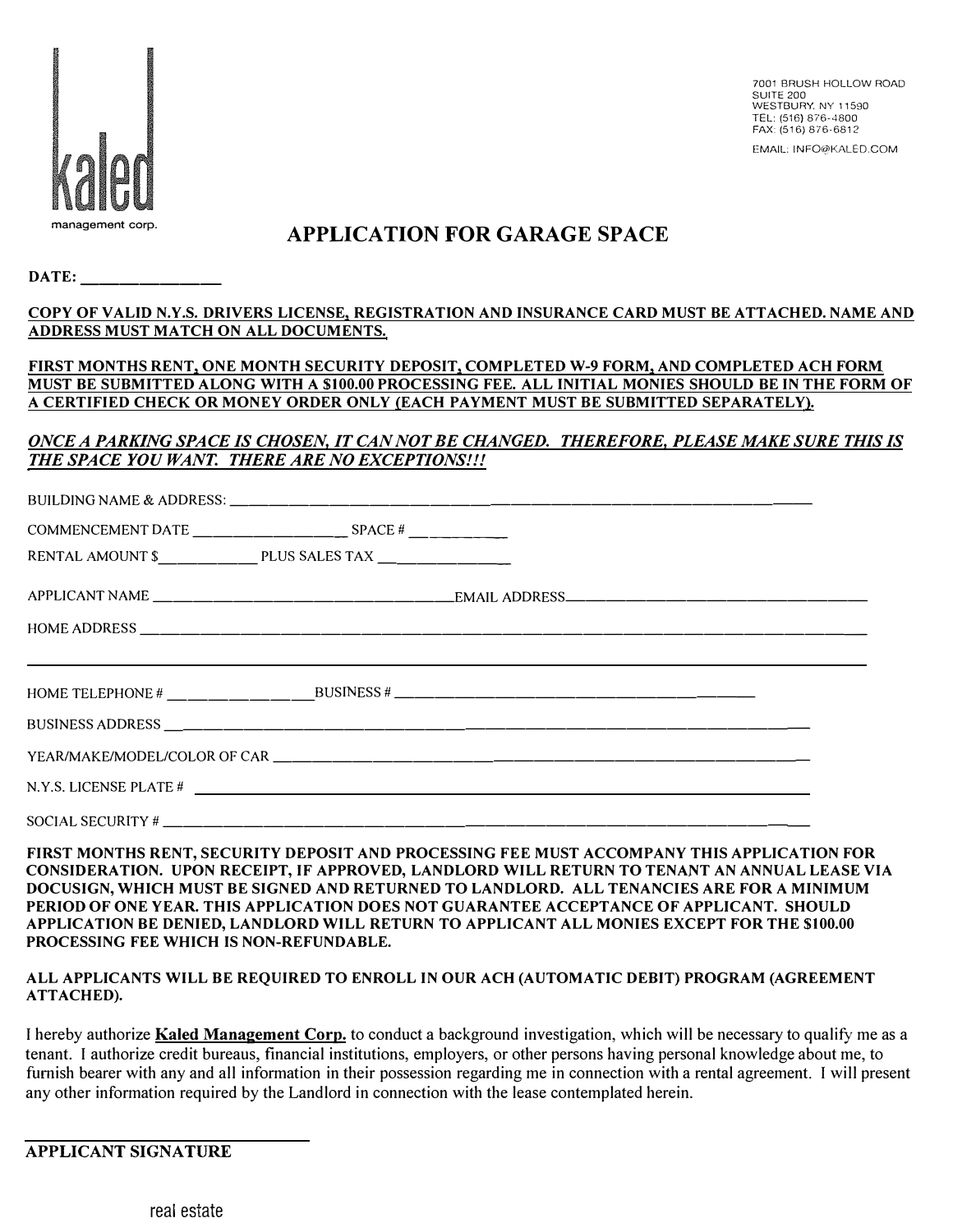

7001 BRUSH HOLLOW ROAD **SUITE 200** WESTBURY, NY 11590 TEL: (516) 876-4800 FAX: (516) 876-6812

EMAIL: INFO@KALED.COM

### AUTHORIZATION AGREEMENT FOR DIRECT PAYMENTS (ACH)

Tenant Name:

Date;

I hereby authorize Kaled Management Corp. to initiate debit entries to my checking account at the depository financial institution indicated on the attached voided check. This will be done on the 3<sup>rd</sup> business day of each month for the full amount of the recurring monthly rent. I understand that I will still receive a monthly statement and that any other one-time special payment or miscellaneous fees will also be automatically debited from my account.

| Phone Number: |                                        |
|---------------|----------------------------------------|
|               | PLEASE ATTACH VOIDED SAMPLE CHECK HERE |
|               |                                        |

 $\ddot{\phantom{a}}$